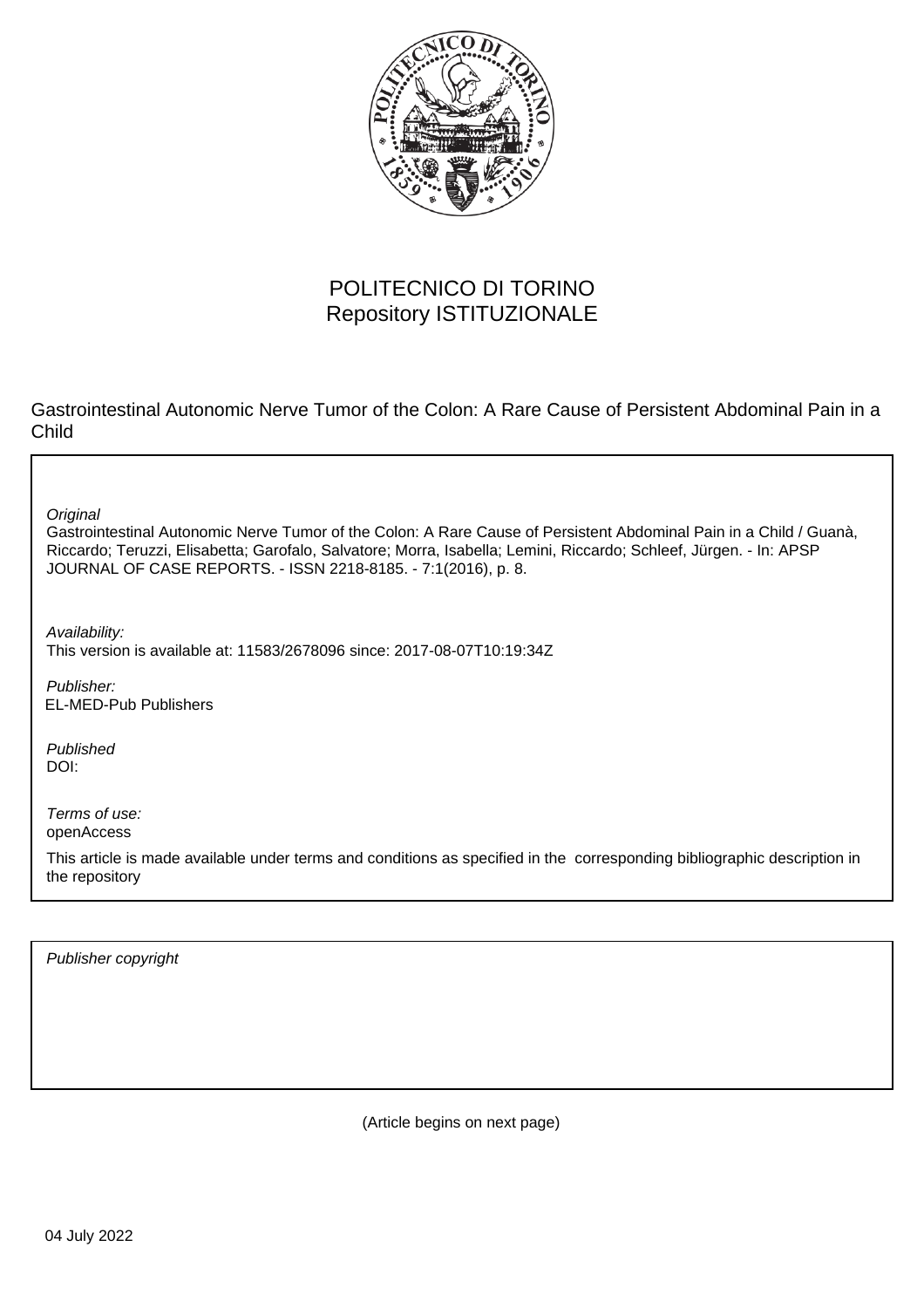# **C A S E R E P O R T OPEN ACCESS**

# **Gastrointestinal Autonomic Nerve Tumor of the Colon: A Rare Cause of Persistent Abdominal Pain in a Child**

**Riccardo Guanà,\* Elisabetta Teruzzi, Salvatore Garofalo, Isabella Morra, Riccardo Lemini, Jurgen Schleef**

### **ABSTRACT**

Gastrointestinal autonomic nerve tumor (GANT) is extremely rare and considered a variant of gastrointestinal stromal tumors (GISTs). GANT originates from the intestinal autonomic nervous system mostly of small intestine or the stomach. We report a colonic GANT diagnosed in a 5-year-old child who presented with abdominal pain and fever for a long period. Colonic resection and end to end anastomosis proved curative without the need of chemo-radiotherapy. Given the rarity of the tumor, the patient is on our long term follow-up.

**Key words:** Gastrointestinal autonomic nerve tumor, Gastrointestinal stromal tumor, Child, Pain abdomen

# **INTRODUCTION**

GANT is a variant GISTs with ultrastructural features of neural differentiation, and it is also known as plexosarcoma.[1] Clinically it presents with vague abdominal pain, a palpable abdominal mass, nausea or vomiting, hematochezia, anemia, and fever. Immunohistochemistry is required for the diagnosis demonstrating neuron like cells with axonal cytoplasmic processes and neurosecretory granules. Most of the GANTs arise from the small intestine or stomach. Here we report the management of a colonic GANT diagnosed in a young child.

### **CASE REPORT**

A 5-year-old girl, suffering from persistent abdominal pain and fever for a month, was transferred from another hospital for further management. She complained of severe recurrent diffuse abdominal pain associated with fever. A firm mass was palpable in the left iliac region. Laboratory tests showed neutrophilic leucocytosis and moderate elevation of Creactive protein, compatible with an infective etiology. Ultrasound abdomen did not provide much information about the nature of the pathology therefore CT scan with contrast was performed which showed a hyperdense mass occupying the lumen of the de-

scending colon. At laparotomy, a 6 cm long intraluminal firm mass was found in the descending colon. The colonic serosa was intact. The colon with the mass was adherent with the peritoneum, omentum, and the kidney capsule. After adhesionolysis, the segmental resection of the colonic portion containing the mass was performed with 2 cm tumor free margins on either side. An end-to-end colo-colonic anastomosis was performed and the resected colon and a small portion of the perirenal fat were sent for histopathological examination. The postoperative course was uneventful and the child was discharged on postoperative day five. The 7-month follow-up was also uneventful.

Histopathological examination showed a diffuse tumor within the muscularis propria, made of either pleomorphic cells with eosinophilic cytoplasm and irregular nuclei or fusiform cells with wavy nuclei. Mitotic activity was very low and surgical margins were negative for tumor cells. At immunohistochemistry, the lesion was positive for Vimentin, S 100, CD 34, Caldesmone; weakly positive for CD 30 and Actin; negative for EMA, CD 117 (c-kit), CD 68, HMB 45, ALK, Cytokeratin, AE1 / AE3, Desmin, CD 21, Neu N (Fig. 1,2). These findings were consistent with a mesenchymal neoplasm originating from the nerve sheaths (so called GANT).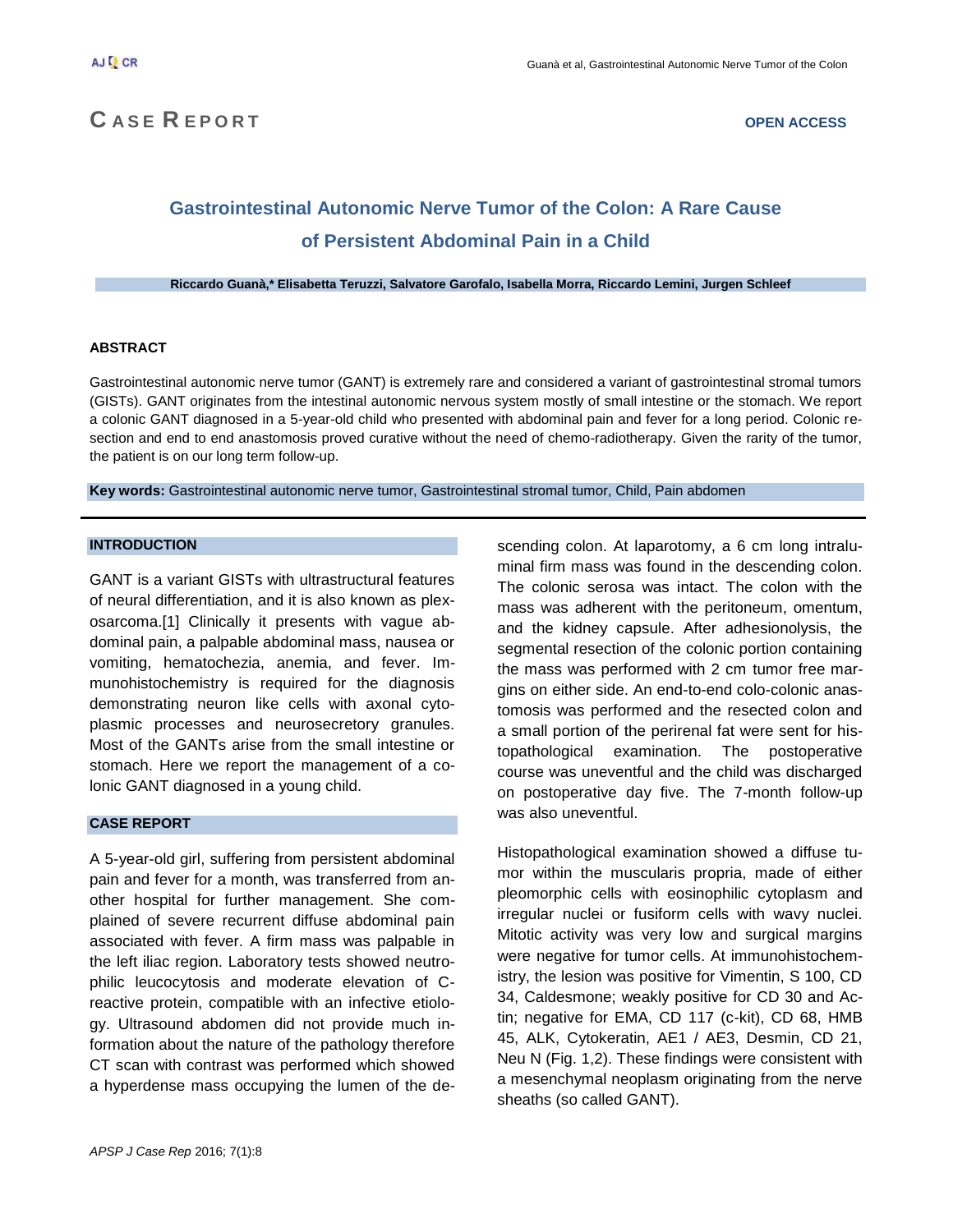

Figure 1: H&E stain: at low magnification sub-mucosal proliferation within the muscularis propria (A-B); at higher magnification epithelioid pleomorphic or fusiform cells (C-D).



Figure 2: Immunohistochemical positivity for CD 34 (A) and S 100 (B); CT-scan (C) and ultrasound (D) image of the mass.

# **DISCUSSION**

GANTs usually arise in the small intestine or stomach but other reported sites are in the mesentery and the retroperitoneum.[5,6] These tumors are malignant in the adults especially occurring in stomach with the size more than 5 cm. Six pediatric cases have been described (five females and a male, mean age of presentation 12.5 year) with the primary tumor sited in the stomach in all cases except for the mesenteric involvement in a girl.[1,2] Clinical features at presentation are non-specific: the most common presentation is abdominal pain and fullness, fever, gastrointestinal bleeding, chronic iron deficiency anemia, weight loss, and malaise. In our case, high grade persistent fever and recurrent diffuse abdominal pain were the dominant presenting features.

At histology the lesion may be spindled or epithelioid and is characterized by complex long thin interdigitating cell processes that are joined together by rudimentary cell junctions. Immunohistochemical features are essentially the same as GIST. Some reports have described chromogranin and synaptophysin staining; Neuron Specific Enolase (NSE) is always positive but is not considered a specific marker.[2,3] The presence of CD34 is reported in all cases, while the S100 protein is present in half of the patients.[2] Muscle markers and vimentin are occasionally reported and genetic studies revealed mutations in KIT gene.[4]

Radical surgical resection with tumor free margins seems curative approach, and long-term survival without recurrence is possible even with large sized tumors.[2] In all pediatric cases, the initial treatment was surgical resection; chemotherapy was administered to one patient on recurrence.[2] However various chemotherapy regimens have been utilized as first-line therapy in adult patients with metastatic/recurrent disease.[5] Radiation therapy has also been utilized in patients with recurrent and/or metastatic disease.[2]

GANTs are extremely rare tumors; in children these are more common in females having smaller lesions and good prognosis with surgical excision compared with adult counterparts. Tumor excision is considered the optimal therapy in children, but a long term followup is required to pick the recurrence.

#### **REFERENCES**

- 1. Marjanovic Z, Slavkovic A, Krstic M, Djodjevic I, Dimov D. Surgical treatment of gastrointestinal autonomic nerve tumors (GANT) in children-2 case reports. Cent Europ J Med. 2011;6:395-9.
- 2. Kerr JZ, Hicks MJ, Nuchtern JG, Saldivar V, Heim-Hall J, Shah S, et al. Gastrointestinal autonomic nerve tumors in the pediatric population. A report of four cases and a review of the literature. Cancer. 1999;85:220–30.
- 3. Altinay S, Kusaslan R. Gastrointestinal autonomic nerve tumour of jejunum presenting as a perforated mass. J Pak Med Assoc. 2014;64:461-4.
- 4. Lee JR, Joshi V, Griffin JW Jr, Lasota J, Miettinen M. Gastrointestinal autonomic nerve tumor: immunohistochemical and molecular identity with gastrointestinal stromal tumor. Am J Surg Pathol. 2001;25:979-87.
- 5. Meshikhes AW, Al-Garni AA, Al-Momen SA, Al-Nahawi M, Abu Subaih J. Gastrointestinal autonomic nerve tumor of the stomach. Am J Case Rep. 2014;10:7-12.